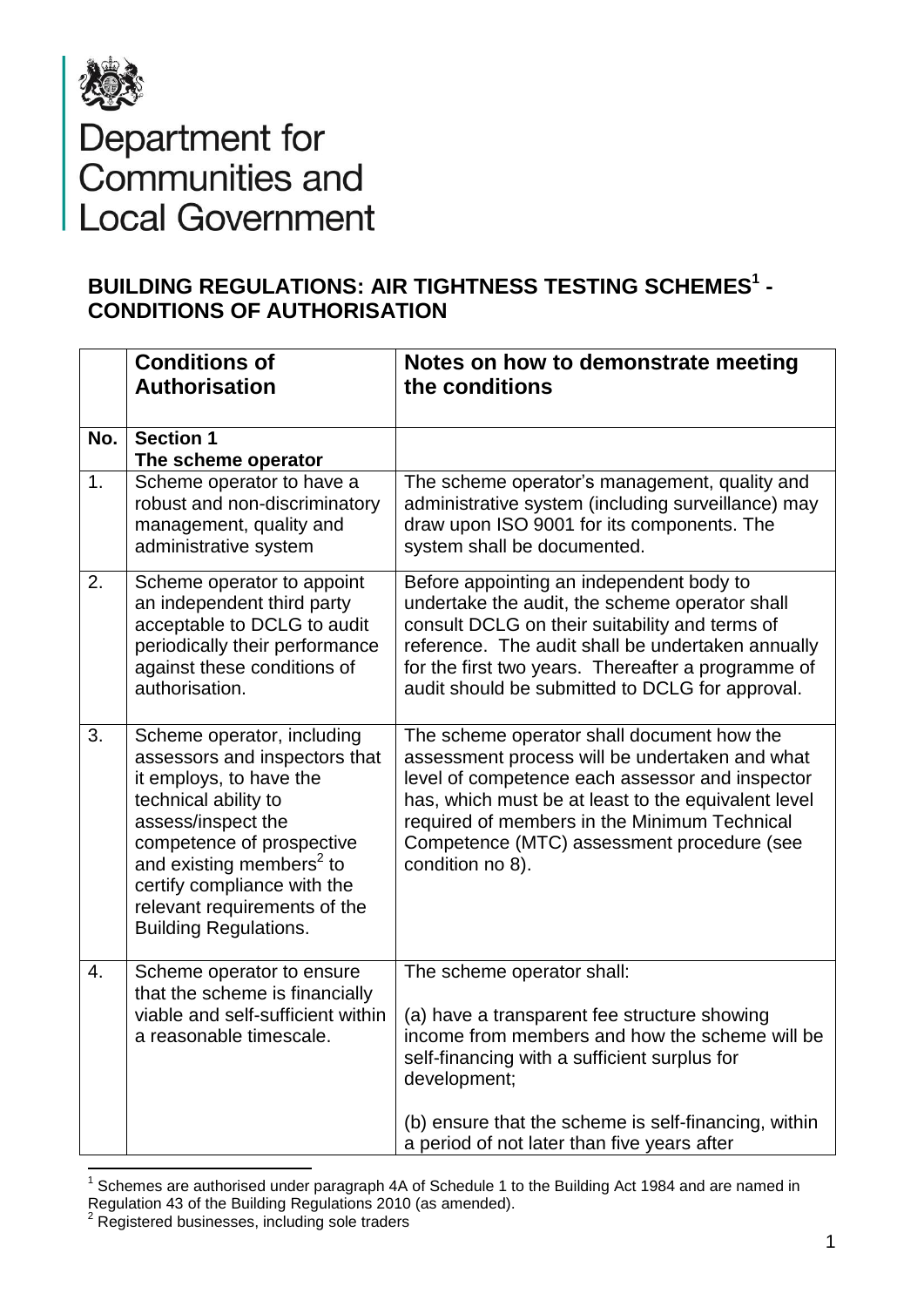|    |                                                                                                                                                                                                                                                                                                                                                                                               | authorisation;                                                                                                                                                                                                                                                                                                                                                                                                |
|----|-----------------------------------------------------------------------------------------------------------------------------------------------------------------------------------------------------------------------------------------------------------------------------------------------------------------------------------------------------------------------------------------------|---------------------------------------------------------------------------------------------------------------------------------------------------------------------------------------------------------------------------------------------------------------------------------------------------------------------------------------------------------------------------------------------------------------|
|    |                                                                                                                                                                                                                                                                                                                                                                                               | (c) use scheme funds received from members from<br>registration and notification fees etc only for the<br>benefit of members of the scheme. This can<br>include use of funds for the general benefit of the<br>sector in which the scheme operates.                                                                                                                                                           |
| 5. | Scheme operator to have an<br>absence of, or methods for<br>avoiding, conflicts of interest<br>between the commercial<br>interests of any sponsoring or<br>parent organisations and<br>management of the scheme.                                                                                                                                                                              | The scheme operator shall ensure that testers<br>acting under their scheme do not certify work<br>undertaken by employees of sponsoring or parent<br>organisations.<br>The scheme operator shall document how any<br>conflicts of interest will be managed.<br>For example: possible conflicts of interest may                                                                                                |
|    |                                                                                                                                                                                                                                                                                                                                                                                               | arise where a scheme is part of or owned by a<br>larger commercial, trade or professional body.                                                                                                                                                                                                                                                                                                               |
| 6. | Scheme operator to provide<br>annual accounts,<br>independently audited, for the<br>scheme itself.                                                                                                                                                                                                                                                                                            | This condition will support conditions 4 and 5 as<br>the accounts will help show that a scheme is<br>financially viable and self-sufficient. It will also help<br>demonstrate that there is not a financial conflict of<br>interest.<br>To be 'independently audited', accounts must have<br>been checked by someone who is competent to<br>check them and independent of the preparation of<br>the accounts. |
|    | <b>Section 2</b><br>The scheme operator and<br>its members                                                                                                                                                                                                                                                                                                                                    |                                                                                                                                                                                                                                                                                                                                                                                                               |
| 7. | Scheme operator to establish<br>and publish scheme rules,<br>including its application and<br>certification processes and fee<br>structure.                                                                                                                                                                                                                                                   | The scheme rules shall be published on the<br>scheme operator's public website as a minimum.                                                                                                                                                                                                                                                                                                                  |
| 8. | Scheme operator to assess<br>applicant members as being<br>organisationally compliant with<br>the scheme requirements, and<br>their testers as technically<br>competent, against National<br><b>Occupational Standards</b><br>(NOS) under the relevant<br><b>Minimum Technical</b><br>Competence (MTC)<br>assessment procedure,<br>before registering them with<br>the scheme. The assessment | The relevant MTC assessment procedure must be<br>used.<br>The scheme rules shall set out details of how the<br>technical competence of applicants will be<br>assessed.                                                                                                                                                                                                                                        |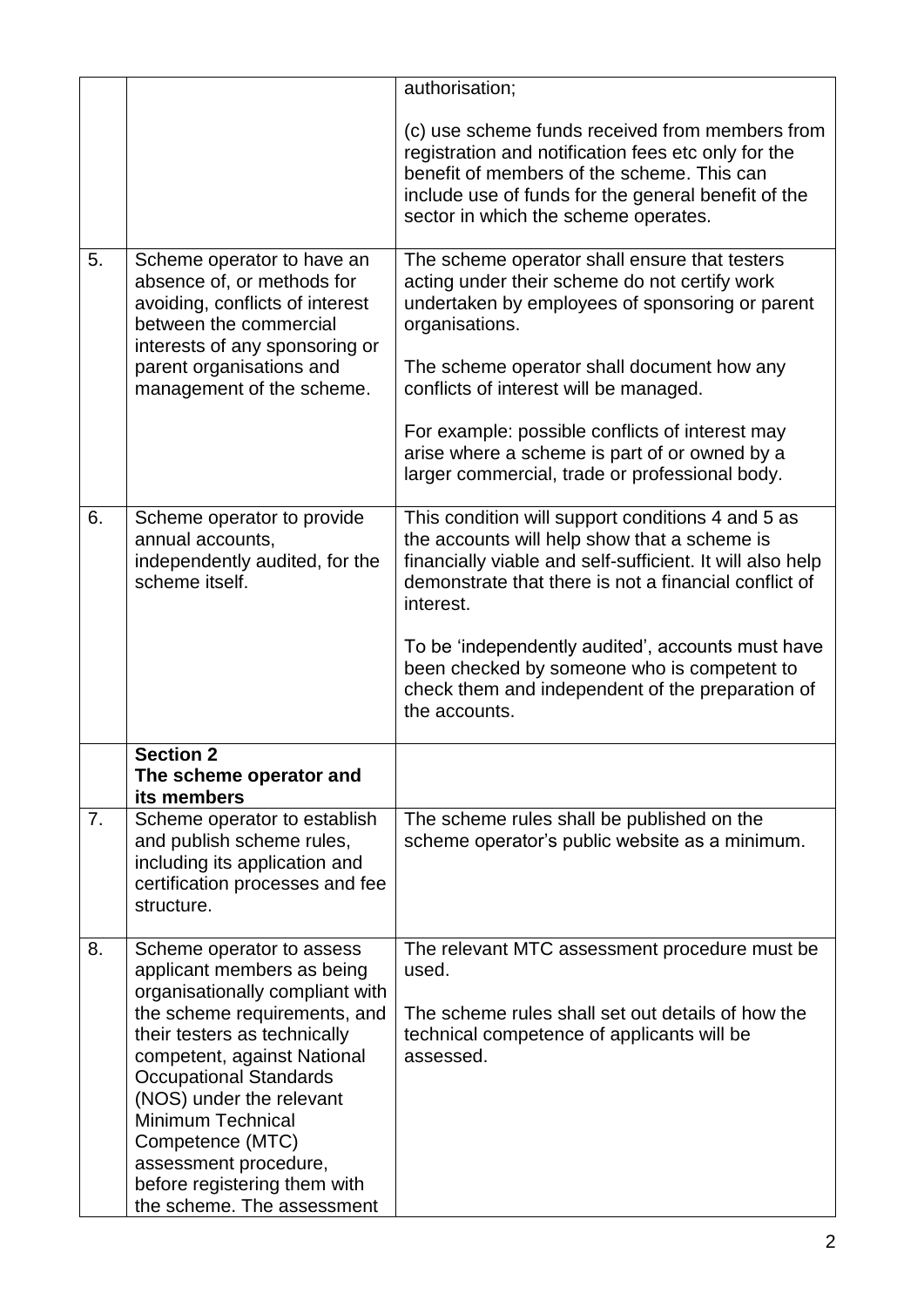|     | must include witnessing<br>individual testers carrying out<br>on-site inspection and testing<br>and completing appropriate<br>documentation.                                                                                                       |                                                                                                                                                                                                                                                                                                                                                                                                                                                                                                                                                                                                                                                                                                         |
|-----|----------------------------------------------------------------------------------------------------------------------------------------------------------------------------------------------------------------------------------------------------|---------------------------------------------------------------------------------------------------------------------------------------------------------------------------------------------------------------------------------------------------------------------------------------------------------------------------------------------------------------------------------------------------------------------------------------------------------------------------------------------------------------------------------------------------------------------------------------------------------------------------------------------------------------------------------------------------------|
| 9.  | Scheme operator to ensure<br>that its members'<br>competencies are kept up to<br>date (for example as a result<br>of changes to the Building<br>Regulations and/or BS/EN<br>standards or technical<br>approvals).                                  | This may be by means of formal generic training<br>courses, seminars, distance learning, etc, as<br>appropriate, which shall be equally available to all<br>its members.                                                                                                                                                                                                                                                                                                                                                                                                                                                                                                                                |
| 10. | Scheme operator to issue<br>photo ID cards to the testers<br>listing the competences of the<br>certifier concerned.                                                                                                                                | The ID card should include the following as a<br>minimum: photo & name of tester, name of<br>company, name of scheme, registration number<br>with scheme, contact point for queries.                                                                                                                                                                                                                                                                                                                                                                                                                                                                                                                    |
| 11. | Scheme operator to ensure<br>that all members have a copy<br>of the relevant approved<br>procedure for pressure<br>testing, and to provide<br>ongoing technical and other<br>help and advice as required<br>post registration.                     | Provision of ongoing advice may be accomplished<br>by setting up telephone and e-mail helplines<br>available to all members.                                                                                                                                                                                                                                                                                                                                                                                                                                                                                                                                                                            |
| 12. | Scheme operator to undertake<br>surveillance of its members'<br>work, including carrying out<br>periodic random checking of a<br>representative sample of each<br>tester's tests, to check<br>compliance with the Building<br>Regulations.         | Inspections will be undertaken annually for the first<br>two years following initial assessment. Thereafter,<br>a scheme operator shall, under a risk-based<br>approach, undertake a minimum of one on-site<br>witnessed assessment every three years for each<br>individual tester with a clean track record, as<br>defined and documented by the scheme operator.<br>The decision on whether or not to inspect more<br>frequently will need to be based on factors such as<br>inspection outcomes, significant complaints and<br>changes of testers within a business.<br>The scheme operator shall document its<br>surveillance process and keep records of all<br>surveillance activity undertaken. |
| 13. | Scheme operator to have<br>effective sanctions in place for<br>dealing with scheme members<br>and/or testers who fail to take<br>all reasonable steps to<br>determine non-compliance<br>with the Building Regulations<br>and/or a breach of scheme | The scheme rules shall set out the range of<br>sanctions to be applied in particular circumstances,<br>including requiring the member to re-do their<br>testing at no additional cost to the customer;<br>referral to the local authority if a certificate is<br>incorrect; and, in the last resort, termination of<br>membership for refusal or inability to comply.                                                                                                                                                                                                                                                                                                                                   |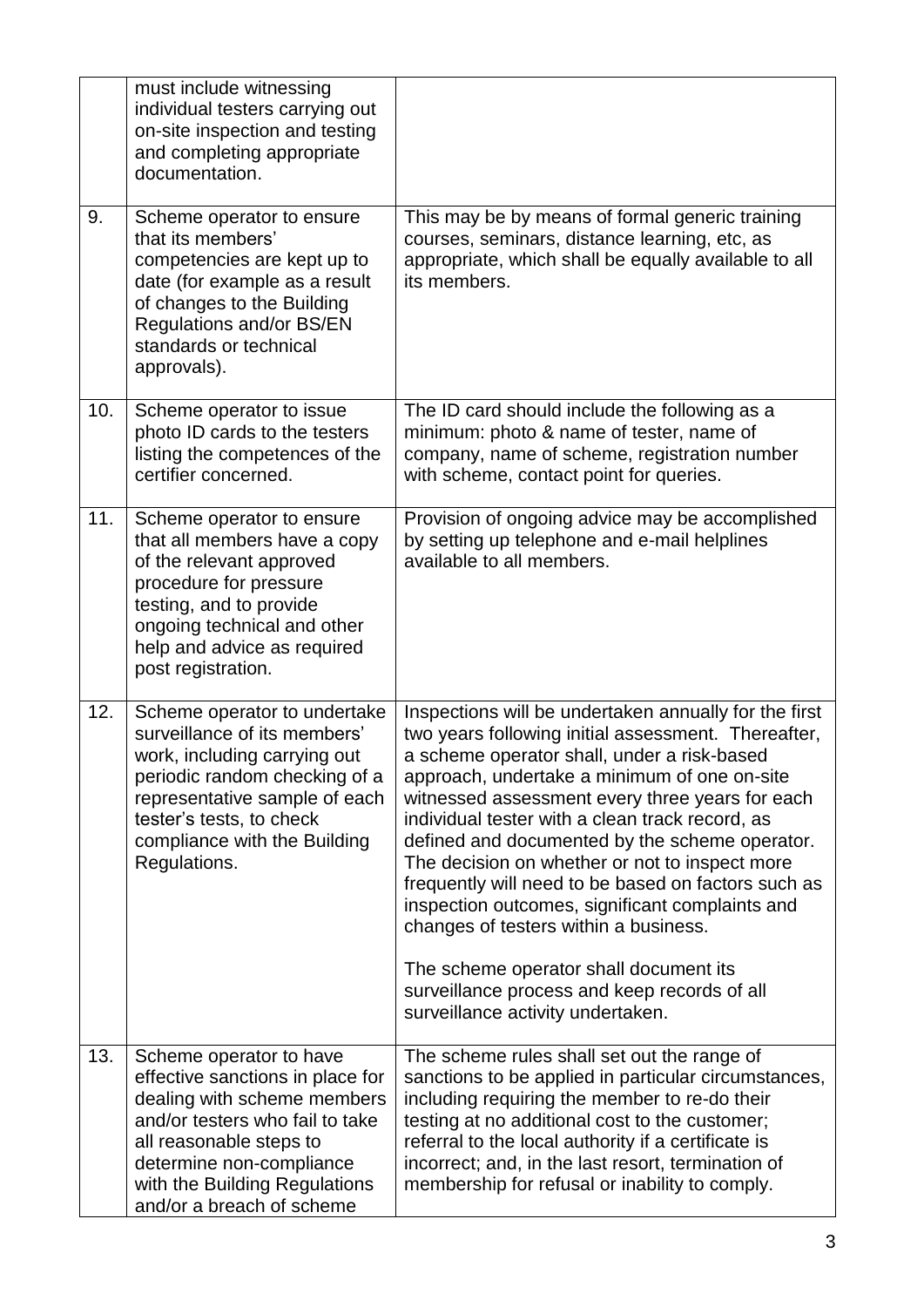|     | rules by members of the<br>scheme.                                                                                                                                                                                                                                                                                                    | Provision shall also be made for an appeal against<br>any sanctions imposed.                                                                                                                                                                                                                                                                                                                                                              |
|-----|---------------------------------------------------------------------------------------------------------------------------------------------------------------------------------------------------------------------------------------------------------------------------------------------------------------------------------------|-------------------------------------------------------------------------------------------------------------------------------------------------------------------------------------------------------------------------------------------------------------------------------------------------------------------------------------------------------------------------------------------------------------------------------------------|
| 14. | Scheme operator to use an<br>agreed mechanism to make<br>available to other scheme<br>operators and other interested<br>parties (e.g. LABC & relevant<br>Government Departments) the<br>names of former members<br>and individual testers whose<br>membership has been<br>terminated by the scheme and<br>the reason for termination. | This applies where the reasons for termination of<br>membership relate to non-compliance with the<br>Building Regulations or a breach of scheme rules.<br>The names of such former members shall remain<br>available for a period of at least two years.<br>All members and individual testers must be made<br>aware of this condition on initial registration and/or<br>renewal of membership.                                           |
|     | <b>Section 3</b><br>The scheme operator and<br>its customers                                                                                                                                                                                                                                                                          |                                                                                                                                                                                                                                                                                                                                                                                                                                           |
| 15. | Scheme operator to publicise<br>the existence of its scheme<br>and to keep and publish<br>membership lists and lists of<br>individual testers who have<br>been assessed as competent.                                                                                                                                                 | This information shall be published on the scheme<br>operator's public website as a minimum.<br>Publication is subject to the consent of members<br>and individual testers, as a condition of<br>registration, and must be sought from members<br>and testers on initial registration and/or renewal of<br>registration.                                                                                                                  |
| 16. | Scheme operator to have a<br>robust and publicised<br>complaints procedure.                                                                                                                                                                                                                                                           | The complaints procedure must cover those<br>relating to the activity of checking for non-<br>compliance with the Building Regulations, but may<br>include other types of complaints from customers<br>(and members) relating to the scheme (e.g.<br>complaints relating to negligence, incompetence or<br>dishonesty on the part of the member and/or their<br>testers). It should also cover complaints against<br>the scheme operator. |
|     |                                                                                                                                                                                                                                                                                                                                       | The stages of the scheme's complaints procedure<br>shall be set out in detail, at a minimum on its public<br>website, so that those wishing to use the<br>procedure are aware of the stages. The<br>procedures shall be consistent with the principles<br>relating to complaints management of the Trading<br>Standards Institute Consumer Codes Approval<br>Scheme.                                                                      |
| 17. | Scheme operator to require<br>members to carry professional<br>indemnity insurance.                                                                                                                                                                                                                                                   | Members must have professional indemnity<br>insurance to cover liabilities up to the level<br>prescribed in the relevant MTC.                                                                                                                                                                                                                                                                                                             |
| 18. | Scheme operator to require its<br>members to remain<br>responsible for ensuring that                                                                                                                                                                                                                                                  | This shall be stated in the scheme rules.<br>The scheme rules shall also state that work should                                                                                                                                                                                                                                                                                                                                           |